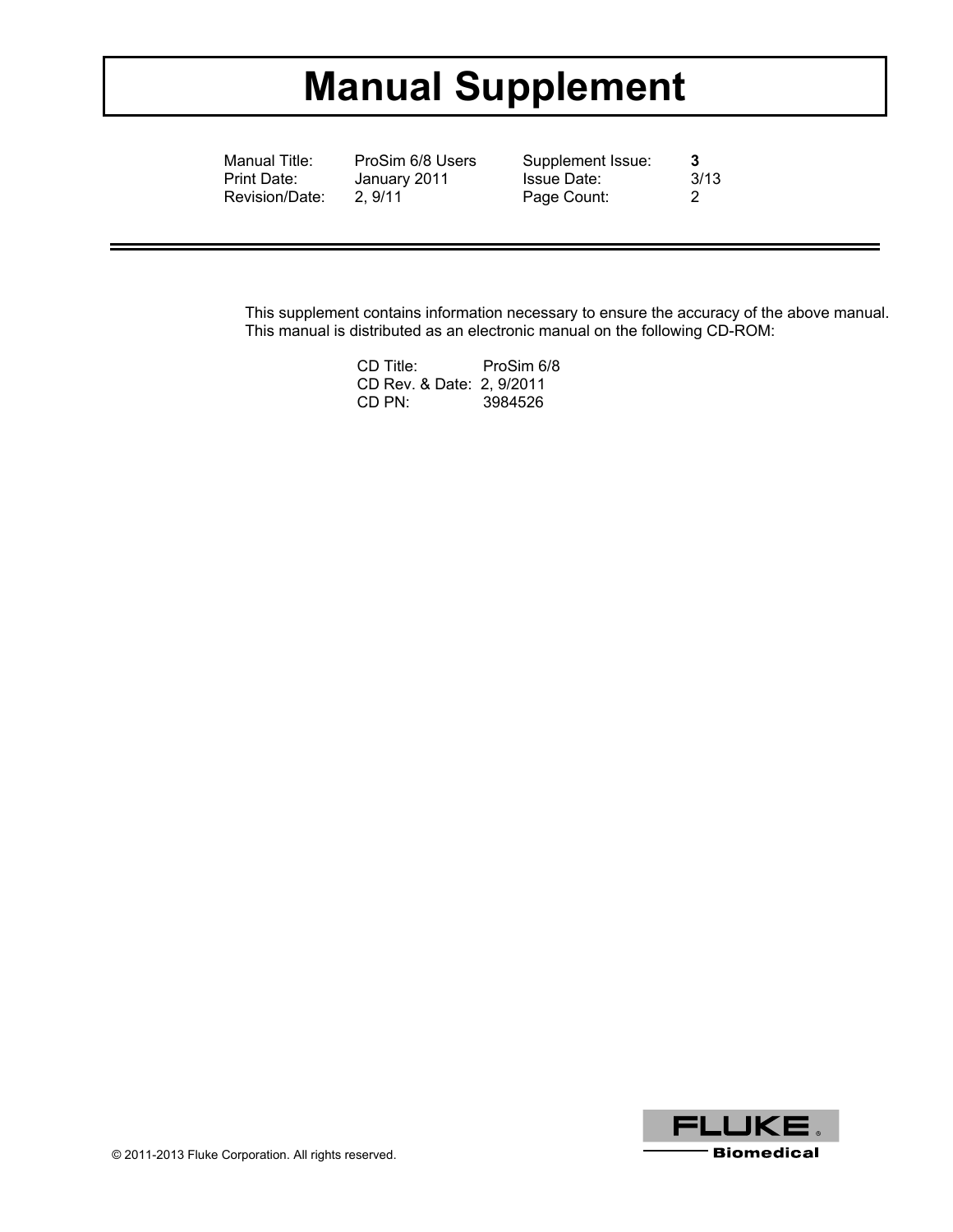### **Change #1**

On page 73, under *How to Change the Battery* replace the first paragraph with:

The battery charge level is shown in the upper-right corner of the display when the battery pack is installed in the Product. If the battery charges,  $\Theta \Theta \Theta$  shows in the upper right corner of the display. With the AC/DC power supply removed from the product, the bars in the battery icon shows the charge level.

## **Change #2**

On page 46, prior to *How to Do a Pressure Leak Test,* add:

#### **How to adjust NIBP pulse envelope in ProSim 8**

To modify the shift of the blood pressure envelope in ProSim 8 with firmware 2.00:

- 1. From the NIBP sub menu, highlight ENVELOPE SHIFT, then select ENTER
- 2. Use the up and down buttons to shift the entire blood pressure envelope to the left ("–" shift) or right ("+"shift). The default value for a shift is zero, and the range is from  $-10\%$  to + 10 %. The graphs below illustrate a blood pressure envelope with no shift, a negative shift, and a positive shift respectively.



On page 52, prior to *Oximeter SpO2 Optical Emitter and Detector*, add:

#### **How to ZERO pressure in ProSim 8**

To ZERO the pressure in ProSim 8 with firmware 2.00:

- 1. Prior to any pressure tests, disconnect tubing connection from the ProSim NIBP port
- 2. From the NIBP sub menu, select "Tests", then select "Manometer"
- 3. Push "Zero Pressure" to zero pressure in the ProSim pneumatic system.